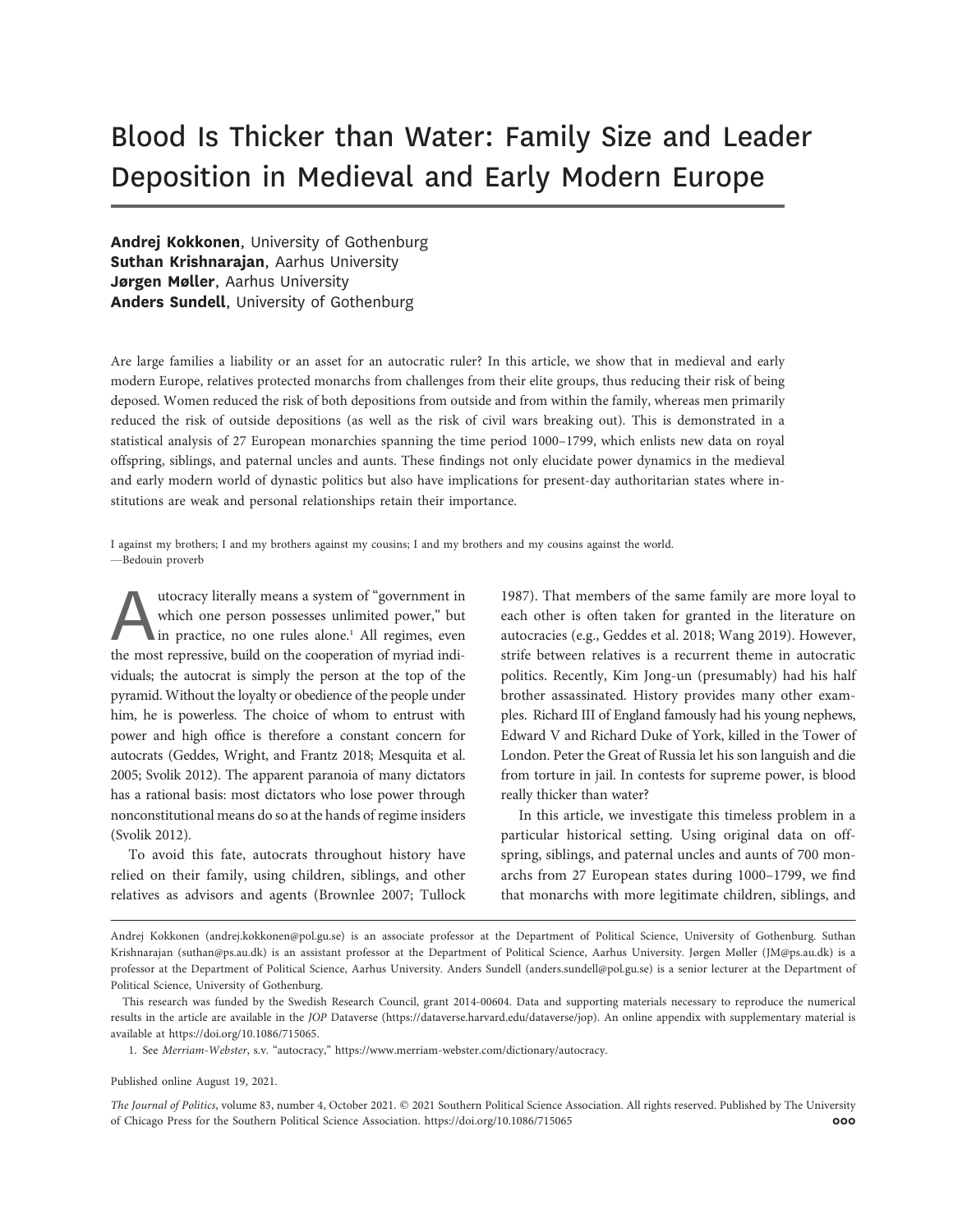paternal uncles and aunts had a lower risk of being deposed. Although some monarchs were deposed by relatives, the positive effects of family clearly trumped the negative effects. The cases of familial infighting cited above thus seem to reflect the fact that relatives were often in a better position than strangers to challenge monarchs, not that they were less trustworthy. These findings increase our understanding of dynastic politics, which characterized medieval and early modern Europe (Sharma 2017), and of the dynamics of power struggles between a ruler and his closest associates inherent to authoritarian systems throughout history (Mesquita et al. 2005; Svolik 2012).

## THE ARGUMENT

To stay in power autocrats need the support of individuals and groups who back them with force and influence. In medieval and early modern Europe, that was powerful nobles and high clergy, controlling land and fielding armies; in modern autocracies, it might be high-ranking officers, party officials, or businessmen. The problem for autocrats is that members of the elite can be lured away by better offers made by potential challengers or because they are afraid that the ruler will sideline them. What were once brothers-in-arms can turn into dangerous rivals, once their interests diverge.

In several influential theories of authoritarian politics, the autocrat's key to controlling elite groups is the sharing of power and spoils (Boix and Svolik 2013; Mesquita et al. 2005; Svolik 2012). However, in more general terms, the problem is one of delegation, where a principal (the autocrat) delegates a task to an agent (a member of the elite). The central issue for the principal is how to make sure that the agent acts in accordance with the principal's interests.

The principal can monitor the behavior of the agents and sanction them if they deviate, and a large surveillance apparatus is therefore an inherent part of any modern authoritarian state. However, monitoring is costly and can never be complete, especially not in premodern contexts characterized by slow communications and weak state apparatuses (e.g., Stasavage 2010). One of the central results from the delegation literature is therefore that the principal is wise to follow the ally principle(Bendor, Glazer, and Hammond 2001; Huber and Shipan 2006). If the principal chooses an ally—an agent with the same preferences as the principal—direct monitoring or detailed instructions become less important.

The problem is to identify these allies; individuals who can be expected to work in the interests of the autocrat. This is where family comes to the fore. There are a number of reasons why it makes sense for authoritarian leaders to trust their family more than nonrelatives. First, there are biological reasons. According to the principle of kin selection (Hamilton 1964),

a gene can be reproduced not only by increasing its bearer's fitness but also by increasing the fitness of the bearer's genetic relatives, because relatives carry replicas of the same gene. This means that altruism toward relatives may pay off from an evolutionary perspective. A large body of observational and experimental evidence confirms that humans behave more altruistically toward close kin than toward distant kin and strangers (Essock-Vitale and McGuire 1985). Near relatives have also been shown to be less likely than strangers and more distant relatives to kill each other over political office and to break up political alliances (e.g., Dunbar, Clark, and Hurst 1995).

Second, there are social reasons for trusting relatives. High frequency of close contact is conducive for the formation of strong social ties (Verbrugge 1977). Growing up together in a nuclear family is particularly likely to increase the chances that siblings develop strong emotional ties with—and a willingness to sacrifice themselves for—each other.

Third, there are external reasons for trusting family, stemming from how the leader and his family are viewed by others. Blood relations can be important simply because others believe them to matter (Greif 2006). Rivals will likely see the leader's relatives as a potential threat and try to eliminate them as a part of an attempt to take power. This means that regardless of whether there is any affinity between the ruler and his relatives, their destiny might be tied: they will hang together or hang alone, as the saying goes.

For some of the same reasons, relatives also pose a bigger threat to rulers. They know more about the ways of the ruler, they are crucial parts of his support coalition, and often they have a better claim to power than strangers because they are members of his family. Still, apart from the claim to power, similar problems are bound to arise when nonrelatives are brought into positions of power. Therefore, our main hypothesis is that a large family constitutes a pool of more (although not completely) reliable supporters who can be used in various capacities. These functions have been especially important in historical periods when dynastic relations were seen as legitimating claims to power and when rulers could not lean on an impersonal state apparatus but had to rule on the basis of interpersonal ties. Rulers with large families were thus more likely to prevent depositions because potential coup makers knew that they risked retribution from the rulers' relatives, and when coup attempts took place, they had more loyal supporters to rely on.

Below, we detail the more specific functions that family members played in medieval and early modern Europe. To do so, we first need to say a bit about this context, which differs from many other historical contexts in two key respects. First, for most of the period we analyze, European rulers reigned over extremely weak and personalized state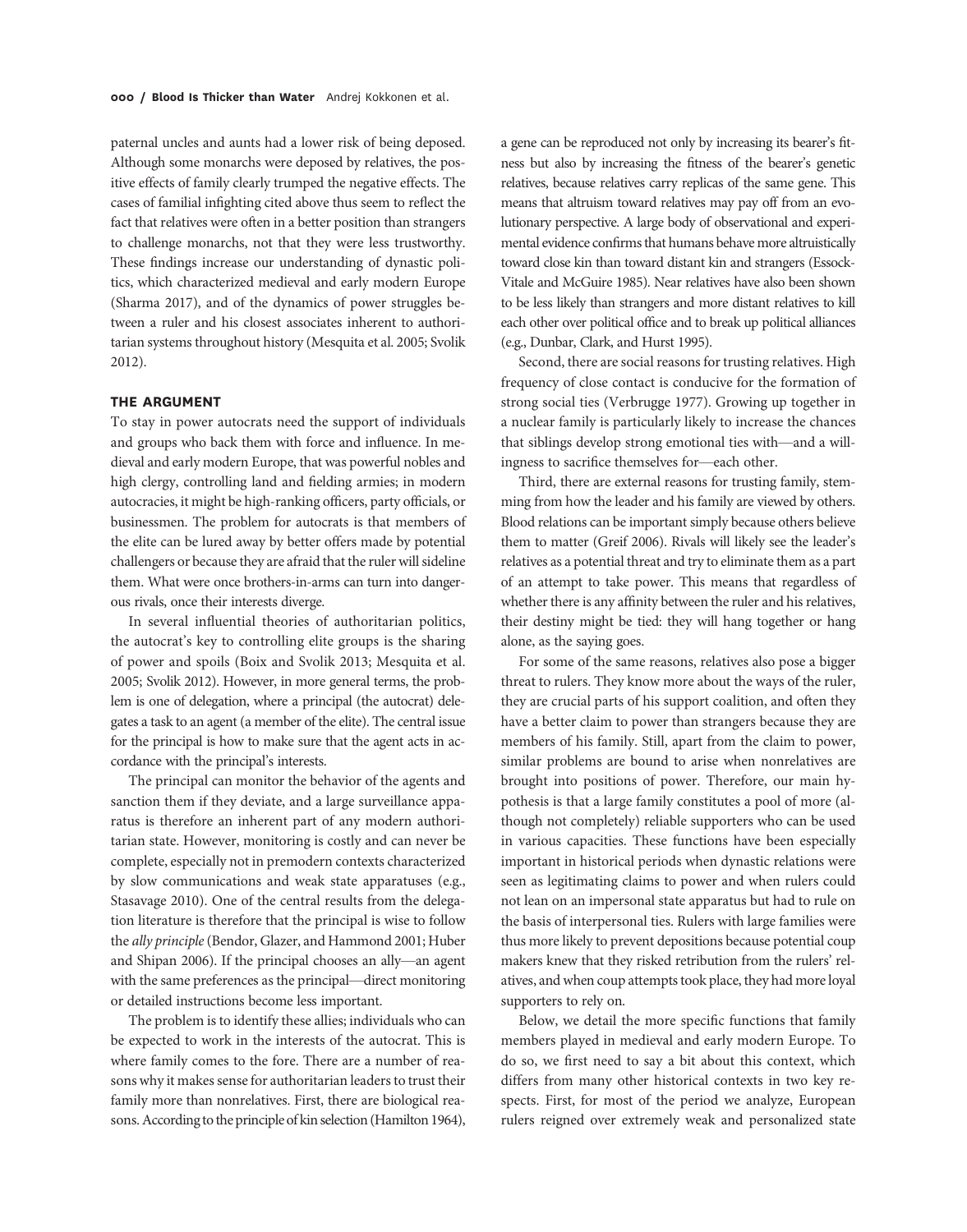apparatuses (Bisson 2015; Stasavage 2020; Wickham 2009). In the ninth and tenth centuries, this area experienced a virtual breakdown of public authority (Bisson 2015; Moore 2000; Wickham 2009, 444; 2016, 78–79). For centuries thereafter, royal administrations were feeble and power was decentralized and personalized, based on a cellular structure of local

lordship and local communities such as towns.

Second, European heirship practices and family structures had been transformed in late antiquity and the early Middle Ages due to the influence of the Catholic Church. The church, the only institution that survived the collapse of the western Roman Empire (Wickham 2009, 59, 74), had prohibited formerly common practices such as cousin marriage, divorce, concubinage, and adoption, while allowing widows to inherit and bequeath property (Goody 1983). These prohibitions completely "redefined the notion of legitimacy, that is, of what constitutes a legitimate union and legitimate offspring"(205). By the period when we begin our analysis, this had brought about the European monogamous family. Over the next centuries, the church-sponsored changes in family structures and heirship practices paved the way for the introduction of primogeniture, according to which the oldest son took over the family's possessions (Goody 1983; Moore 2000, 87–90), as well as the practice of female inheritance in situations in which lineages had died out in the male line (Sharma 2015).

# Family as trusted agents

In a world without efficient communications, geographical distance made it difficult to project power and to monitor the behavior of agents (Stasavage 2010). The lack of an impersonal administration also increased the importance of interpersonal ties between the ruler and the elite groups, especially after the spectacular collapse of public authority in the tenth century (Bisson 2015; Moore 2000; Wickham 2009, 2016). In this situation, the personal presence of the monarch was often required to bolster his power. Medieval and early modern monarchs spent a lot of their time traveling around the realm, making sure to be seen and maintaining relationships. However, rulers often also used members of the immediate and extended family as representatives (governors, viceroys, generals, ambassadors, etc.), as they could be trusted more than others and could be believed to speak with the authority of the ruler. This use of relatives as agents was especially logical where primogeniture had removed competing claims on the throne by, for example, uncles and younger brothers, meaning that the monarch did not risk nurturing a potential pretender by entrusting kin with offices or men-at-arms (Moore 2000). Illustrating this reasoning, Habsburg emperor Charles V in 1549 directly instructed his son, the future Philip II, that it was "his duty to sire offspring who would be a ready supply of royal governors and viceroys" (Fichtner 1976, 245).

However, not all family members were suited to work as trusted agents. Political offices were usually a male privilege in medieval and early modern Europe (Acharya and Lee 2019; Wickham 2016, 191–95). Queens occasionally came to power but normally only in situations in which there were no male heirs. Hence, it was mainly a monarch's male relatives who could help him as trusted agents.

# Succession

The most important task to delegate was the role of crown prince. Failing to plan for the succession generates uncertainty about the future, including whether members of the elite will remain in an advantageous position after a transfer of power. This creates an incentive to scheme in advance of an expected power struggle and maybe even to depose the incumbent ruler to forestall other actors' maneuvers (Tullock 1987). It was thus important for monarchs to provide predictability and stability by appointing an heir.

However, a designated heir is also a dangerous person for the incumbent ruler, as that person has an interest in the monarch dying, what has been termed the "crown prince problem" (Herz 1952). It is therefore preferable that the designated successor is someone who is well known by the monarch, has broadly similar interests, and can afford to wait for his turn. The sons of the ruler fulfill all these criteria. Their father knows them well, and as heirs, their interests in perpetuating the family's rule coincide with his. They are also usually young enough to be willing to wait until their father has died. Sons thus signal to the elite that it can count on the royal line being perpetuated in an orderly way (Acharya and Lee 2019).

In the absence of sons, brothers often functioned as heirs. However, they would normally be more dangerous as they could not afford to wait as long as sons, for two reasons: first, because they tended to be closer in age to the monarch and, second, because—especially as European monarchies came to practice de jure or de facto agnatic (or male preference) primogeniture (Acharya and Lee 2019; Kokkonen and Sundell 2014)—they would fear that the queen might give birth to a son who would replace them in the line of succession. For the same reasons, uncles posed an even bigger threat to monarchs. They would almost certainly be unable to come to power without a deposition, and they did not have the strong emotional ties with the monarchs that siblings had developed by virtue of being raised together.

The great efforts of rulers such as Philip I of France and Henry VIII of England to produce a legitimate son are telling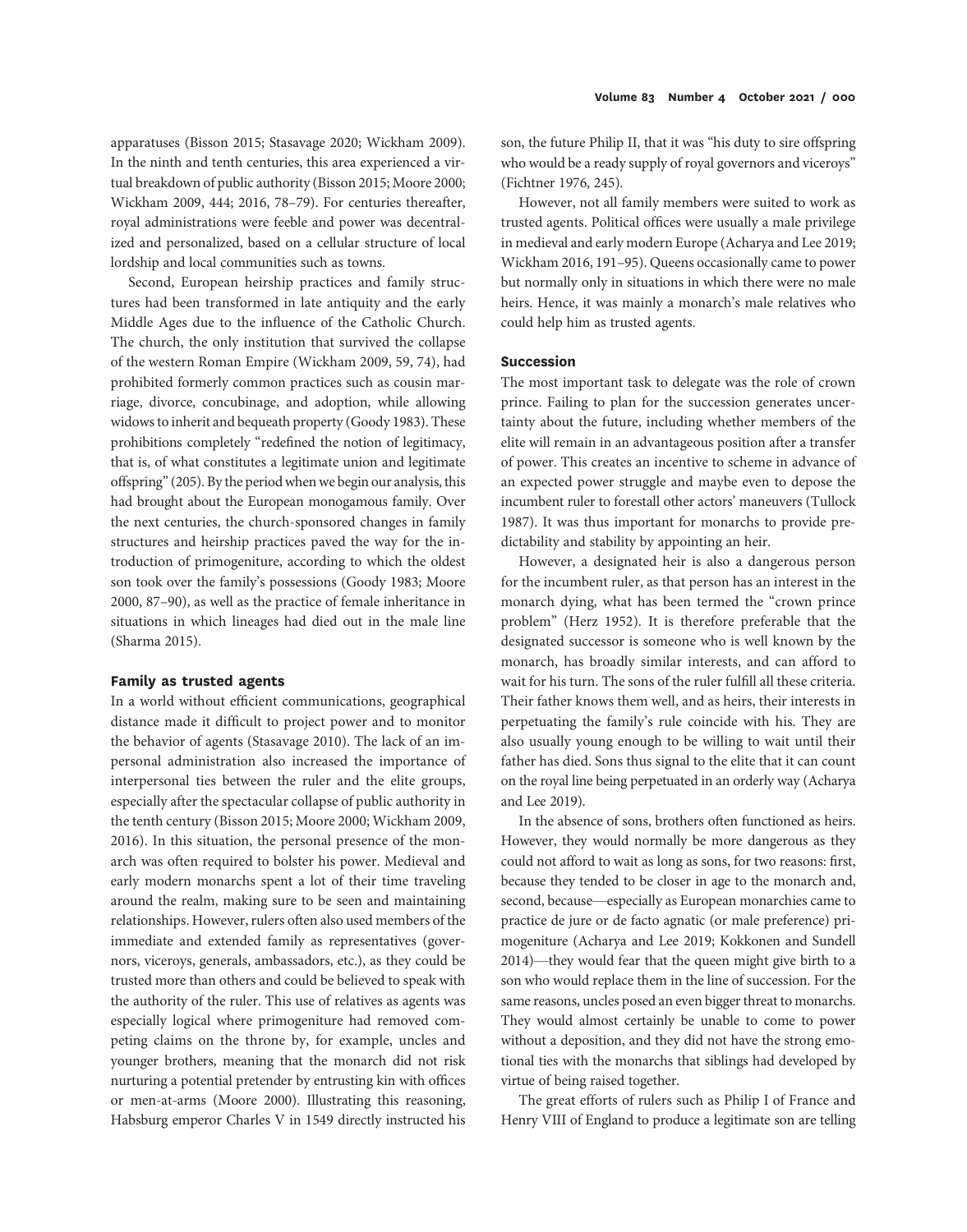examples of how important it was for monarchs to provide the regime with a male heir. Acharya and Lee (2019) have shown that a shortage of male heirs caused political instability in medieval Europe. The existence of multiple children and siblings, who, in turn, could have offspring of their own, also meant that a rival could not dislodge the dynasty from power by assassinating the monarch, as the crown would simply pass on to one of his relatives who would have an ancillary claim to the throne. In such cases, a full-scale coup would be necessary, whereas the assassination of a monarch without heirs would open up for rival claimants. Using a modern term, the existence of a large family means that it is not a "one-bullet" regime (Herb 1999, 237). With respect to the problem of succession, men again mattered more than women. Women were only appointed heirs in exceptional circumstances, usually when a dynasty had died out in the male line.

# Marriage alliances

Given that medieval and early modern politics were dynastic and interpersonal in nature, commitments were often made credible by sealing them with a marriage. Children and younger siblings could therefore be used as commitment devices when entering alliances with either royal and noble families in other realms or noble families in one's own realm. In-married relatives (i.e., wives and husbands and their relatives) are likely to have supported the monarch, as they shared an interest in protecting the progeny who arose from the marriage that united the royal family with theirs (e.g., Burton-Chellew and Dunbar 2011).

In this respect, female relatives are likely to have been more valuable than male relatives, as they could be married to men, who in context of the gendered roles of medieval and early modern Europe usually exercised more power than women. A prominent example is Rudolf of Habsburg's marriage politics. As the first Habsburg king of the German nation, Rudolf strategically married four of his daughters to prominent princes who supported his election (Fried 2015, 318). Rudolf thereby laid the foundation stone of a dynasty that managed to hold the throne of Austria for six centuries and that, over the years, excelled in the game of marriage politics, reflected in the famous early modern saying "Bella gerant alii, tu felix Austria nube" (Let others wage war: thou, happy Austria, marry).

Married members of the family would often function as the lineage's advocate abroad. Female relatives were likely to possess their own material resources as queens, and noblewomen controlled at least part of their dowry. They also often wielded influence both with their husbands and, most importantly, their sons. Queens also often dominated royal regencies when their husbands had died while their sons were

still underage. Sons or younger brothers of the monarch, while less important as marriage partners, would sometimes be married to an heiress. In this way, additional resources would fall under the direct control of the lineage. A monarch might even successfully install a son or a brother as monarch in another realm because of openings created by dynastic politics, in a situation in which female inheritance enabled royal cadets to become monarchs via marriage (Sharma 2015, 167–68; 2017).

# Observable implications of the argument

Given the arguments above, there are a number of reasons why a large pool of legitimate offspring and siblings was an important asset for medieval and early modern European rulers. Monarchs had better reasons to trust close relatives, both because they in all likelihood knew each other well and because they had a shared interest in keeping the lineage in power. A large reserve of relatives thus meant an ample supply of agents, heirs, and material for marriage alliances. Our main hypothesis is therefore:

H1. A larger family size reduces a monarch's risk of deposition.

As pointed out above not all relatives could fulfill these roles in a similar manner. Males could fulfill all three, whereas—in normal circumstances—females could only fulfill the third role (as marriage partners and behind-the-scenes agents in their new household) but with the important qualification that they were more important than men in this respect. Using family members as trusted agents and to ensure future succession is particularly likely to reduce the risk of depositions against challengers from outside a monarch's inner circle. We therefore expect male relatives to be more useful than female relatives when it comes to preventing coups from outside the family, leading to the following subhypothesis:

H1a. Male relatives reduce the risk of depositions from outside the family to a higher extent than female relatives do.

However, male relatives, especially brothers and uncles, also increase the monarch's risk of being deposed from within the family, as argued above. The same is not the case with female relatives, who solely bolster the monarch's position. For instance, having your mother as regent normally posed less threat to the underage ruler than having male relatives (say, uncles) fulfill this function, for the simple reason that it was more difficult for queens to rule in their own name. We thus formulate a second subhypothesis: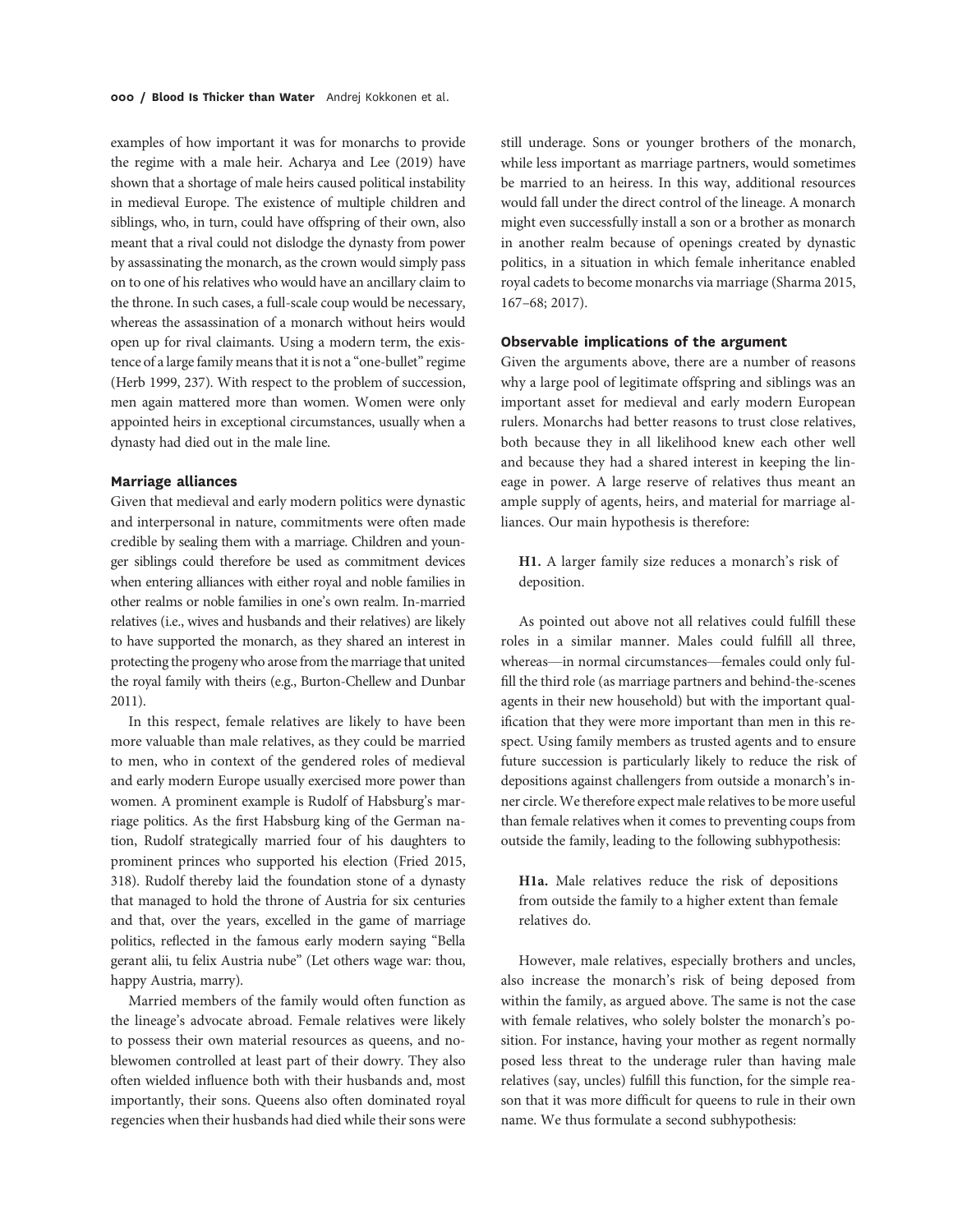H1b. Male relatives increase the risk of depositions from inside the family, whereas female relatives do not increase this risk.

# DESIGN AND DATA

In the main analysis of the article, we examine the effect of monarchs' number of children, siblings, and paternal uncles and aunts on the likelihood of being deposed. To this end, we employ detailed information on monarchs, their families, and their political fates from 27 major European monarchies spanning 1000–1799.<sup>2</sup> The main estimation strategy uses linear probability models taking the following form:

$$
D_{i,j,t} = \beta F_{i,j,t} + \gamma \mathbf{X}_{i,j,t} + \alpha_j + \lambda_t + \varepsilon_{i,j,t}, \qquad (1)
$$

for  $i = 1, ..., n$  monarchs,  $j = 1, ..., n$  countries, and  $t =$ 1, ..., T years.<sup>3</sup> The linear probability model estimation method ensures that countries in which no deposition has taken place remain in the analyses. This is a clear advantage over traditional logit regression models that, when including country fixed effects, drop all countries that have no variance on the dependent variable. This is particularly relevant in the models where we include country-century fixed effects (see below). Standard errors are clustered on monarchs in all analyses.

## Depositions

The dependent variable,  $D_{i,i,t}$ , takes the form of a binary indicator with 0 given for years without a deposition and 1 given for years with a deposition. To measure depositions, we use a data set gathered by Kokkonen and Sundell (2014), which contains detailed information on how monarchs left office. As our focus is on internal political stability, we count monarchs who were removed in coups, died in battle in civil war, or were murdered by domestic enemies as deposed. Monarchs who died naturally in office, abdicated voluntarily, or died in battle or on campaign against foreign enemies are not counted as deposed. Table 1 describes the fates of the 709 different reigns included in our data set, of which 186 (26.2%) ended in a deposition.

## Children, siblings, and paternal uncles and aunts

The main independent variable,  $F_{i,i,t}$ , is family size, that is, a monarch's total number of legitimate children, siblings, and paternal uncles and aunts.4 We have used two sources to compile this information. The first is the Medieval Lands database, compiled by Charles Cawley (2006). In cases when data were missing, we have used the genealogical compilation Europäische Stammtafeln (Isenburg and Loringhoven 1975; Schwennike 1998). When these sources lack information, we have supplemented them with other secondary sources. On this basis, we have constructed time-varying variables that at each point in time (i.e., for every year) show the number of living sons, daughters, brothers, sisters, and paternal uncles and aunts for each monarch.

The family variables change value each time a child, a sibling, or an uncle or aunt is born or dies. It is important to note that mortality rates were much higher in medieval and early modern Europe than they have been after the advent of modern medicine. This is illustrated in figure 1A, which shows the distribution of the length of royal children's life span. The highest risk of dying was during the first three years. After that the risk dropped steeply, but it remained relatively high during the whole life span. There was thus a real risk that a monarch's children would die before he did. There are several instances in our data when only one or two out of 10 children survived their father.

Figure 1B shows that monarchs' likelihood of having children increased drastically after they turned 15 and peaked at 25, after which it began to decline. In contrast, the likelihood of children dying increased up until age 30 after which it remained relatively constant—and high from a modern perspective. The high mortality rate ensures that the number of children a monarch has is not only a product of how long he has stayed in power, even though there is a strong correlation.

Figure 2 shows the average number of sons and daughters, brothers and sisters, as well as paternal uncles and aunts alive at each point in time of the monarchs' lives. While the number of children increases over time, the number of siblings and paternal uncles and aunts declines. Much of the data are the same, but the figures for brothers and sisters are lower than for sons or daughters. One reason is that the monarchs themselves are not included in the sibling numbers. Another reason is that most monarchs ascend the throne as adults, after

<sup>2.</sup> The states are listed in table A1 (tables A1–A15 are available online). The sample selection has been guided by three criteria. First, we focus on monarchies, excluding republics such as Venice. Second, we focus on states that were autonomous in the sense that they had their own political institutions (e.g., councils and laws) and had monarchs who were not obviously subordinate to other monarchs. Third, we have concentrated on states and time periods for which we have reliable sources for our main variables. Generally speaking, such sources are more available for larger polities and less available early in the period (especially for Eastern Europe and the Balkans).

<sup>3.</sup> We have rerun all our analyses with logistical regression (table A3) and Cox regression (table A4), with very similar results.

<sup>4.</sup> The choice to focus on paternal uncles and aunts only is guided by data considerations. Medieval and early modern genealogies were primarily concerned with recording lineages in the male line. If it died out, so did the lineage. Hence, it is more difficult to track monarchs' maternal lineages.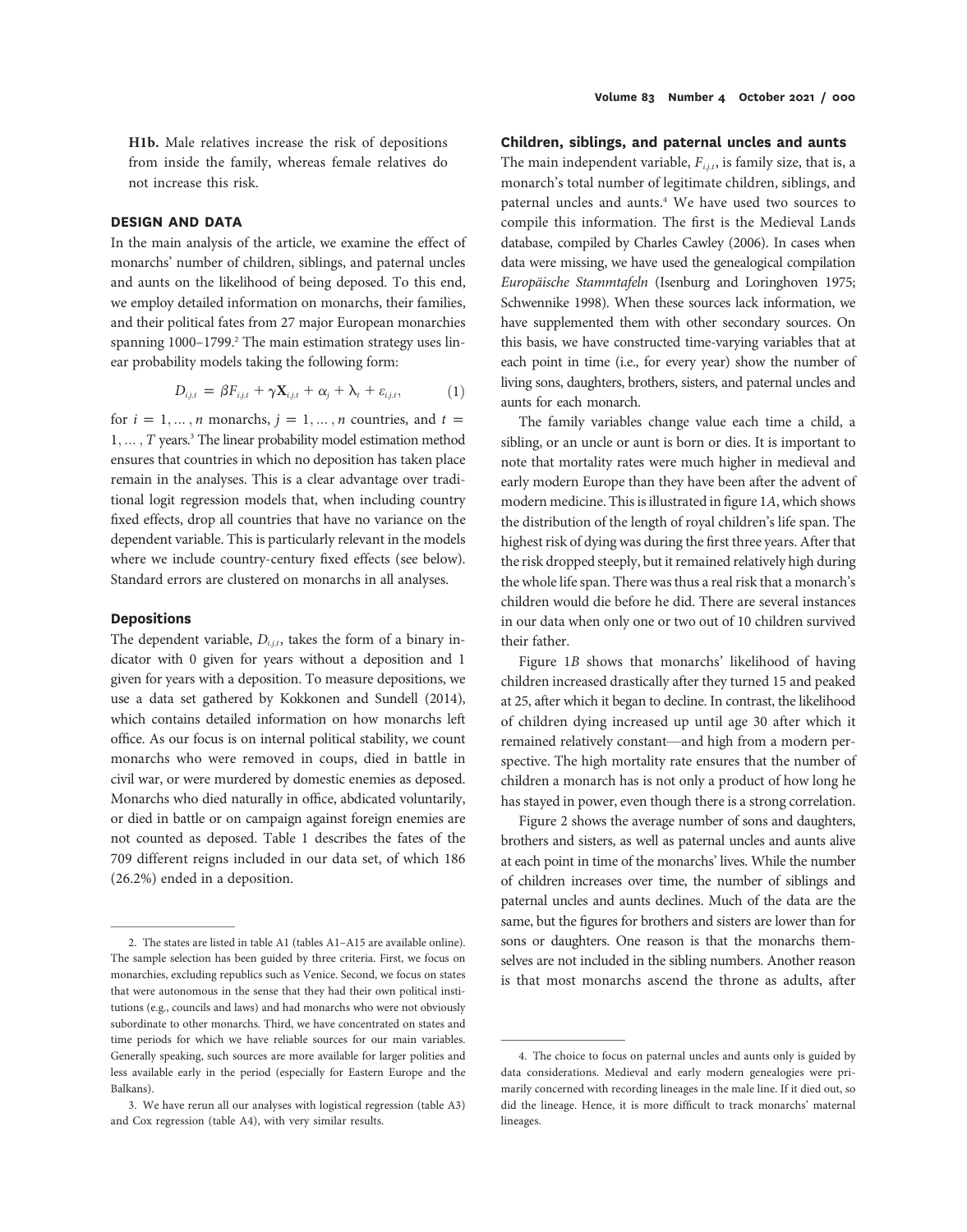#### 000 / Blood Is Thicker than Water Andrej Kokkonen et al.

|  | Table 1. Outcomes of Monarchs' Reigns |  |  |  |
|--|---------------------------------------|--|--|--|
|--|---------------------------------------|--|--|--|

| Outcome                                                           | N   | $\%$ | Deposed  |
|-------------------------------------------------------------------|-----|------|----------|
|                                                                   |     |      |          |
| Natural death                                                     | 453 | 63.9 | $\Omega$ |
| Coup d'etat/forced abdication                                     | 125 | 17.6 |          |
| Assassination/murder                                              | 38  | 5.4  |          |
| Death in battle against foreign enemies                           | 31  | 4.4  |          |
| Abdication                                                        | 29  | 4.1  |          |
| Death in battle against domestic enemies                          | 19  | 2.7  |          |
| Death from sickness on military campaign against foreign enemies  | 10  | 1.4  | $\Omega$ |
| Death from sickness on military campaign against domestic enemies | 4   | .6   |          |
| Total                                                             | 709 | 100  |          |

many of their siblings have already died. The number of uncles and aunts is very low (it has already dropped below one as monarchs turn 20), as they normally belong to the prior generation, which in the medieval age pyramid is much smaller.

## Controls

A set of control variables is included in  $X_{i,j,t}$ . First, we control for the effect of marriage with a dummy variable that measures whether a monarch at each point in time is married (1) or not (0), using the same sources we use for the family variables. This variable both captures an additional aspect of close relatives' importance for monarchs' chances of surviving in office and functions as an important control variable: only married monarchs could have legitimate children. Figure A1 (figs. A1–A4 are available online) shows that most monarchs were married for most of their adult life, as it was common

to remarry after the death of a spouse. We also control for whether the monarch was born out of wedlock and thus is counted as having no legitimate relatives.

Second, we include a control for whether a country had a succession based on primogeniture (1) or not (0), as it has been demonstrated that primogeniture reduced monarchs' risk of being deposed (Kokkonen and Sundell 2014). Third, we control for whether a polity had at least one parliamentary meeting during a century (1) or not (0), building on data from Van Zanden, Buringh, and Bosker (2012) to account for the finding that parliaments reduced monarchs' risk of being deposed (Blaydes and Chaney 2013). Fourth, we control for the monarch's sex, as previous research has shown that ruling queens and kings were treated differently by contemporaries (Dube and Harish 2020). We also control for whether the monarch was born out of wedlock. Finally, we control for a monarch's age and tenure each with linear,



Figure 1. Histogram of length of life spans of monarchs' children (A) and proportion of years of a monarch's life in which a child was born or died (B).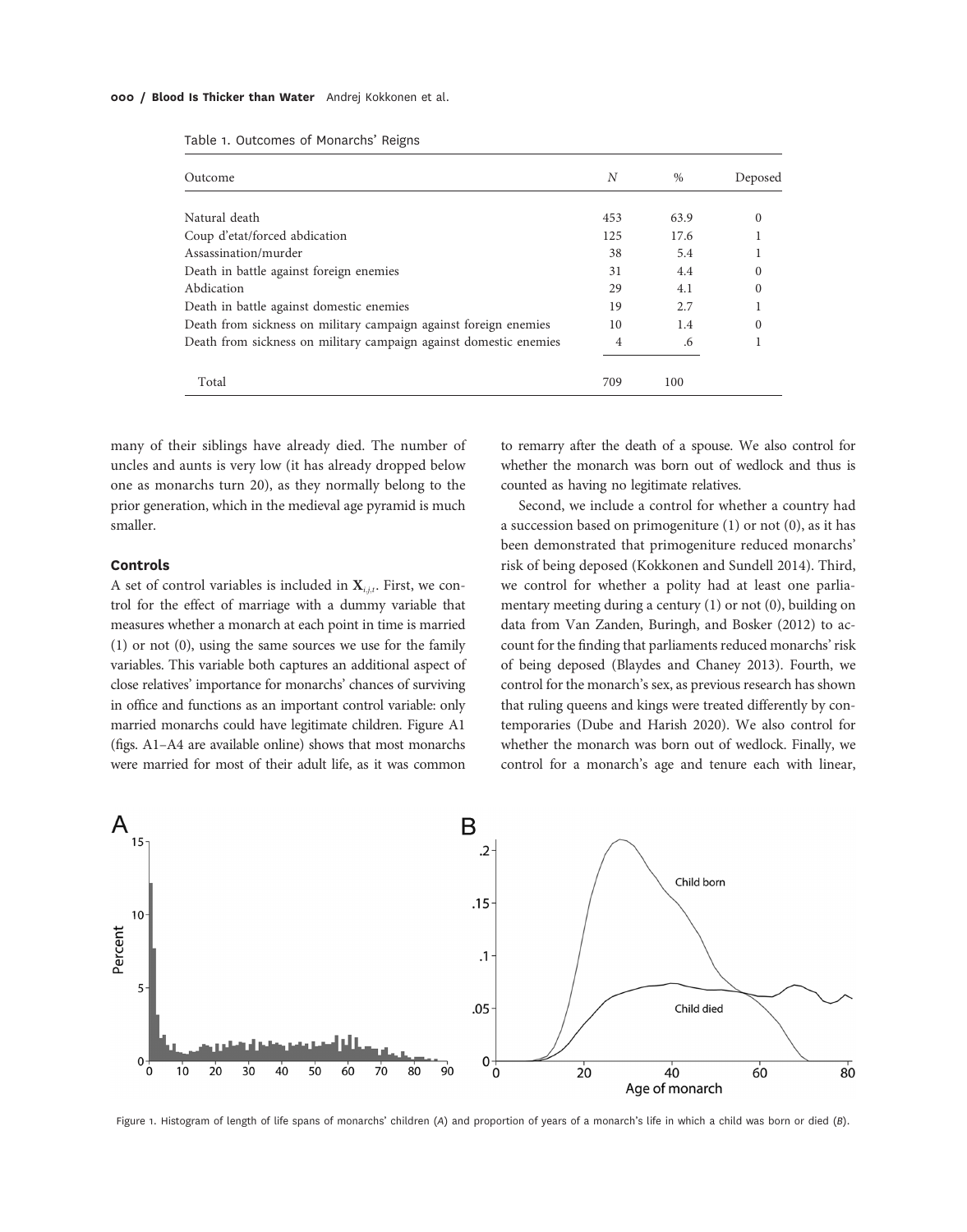![](_page_6_Figure_1.jpeg)

Figure 2. Average number of living children (A), siblings (B), and paternal uncles and aunts (C) over a monarch's lifetime. Color version available as an online enhancement.

squared, and cubic functions  $(t, t^2, t^3)$ ; Carter and Signorino 2010), as both variables influence the risk of being deposed (Abramson and Rivera 2016).

The inclusion of country fixed effects,  $\alpha_i$ , is pivotal in addressing endogeneity issues: different countries may have different fixed, unobservable characteristics (such as geography and culture) that affect both the potential for children being born and surviving and the general level of political stability. The included century dummies,  $\lambda_p$  control for common shocks across centuries, such as medical advances, and common disease environments (e.g., the Black Death). To account for such issues in an even more fine-grained manner, in the appendix we present additional analyses with combined country-century fixed effects, which control for

all time-invariant country-specific factors within each century (table A5). These models account for country-specific factors that change over centuries. They produce results very similar to our main models'. We address endogeneity concerns further below.

# RESULTS

Our main hypothesis is that monarchs with larger families had a lower risk of being deposed (hypothesis 1). As a first test, we look at the observed frequencies of depositions by number of children and siblings at each point in time (there are too few uncles and aunts to warrant a similar comparison for them). Figure 3 presents these frequencies. In general, monarchs with smaller families tended to be deposed

![](_page_6_Figure_8.jpeg)

Figure 3. Percentage of monarchs deposed in a year, over number of living children (A) and siblings (B). Circle sizes show number of observations.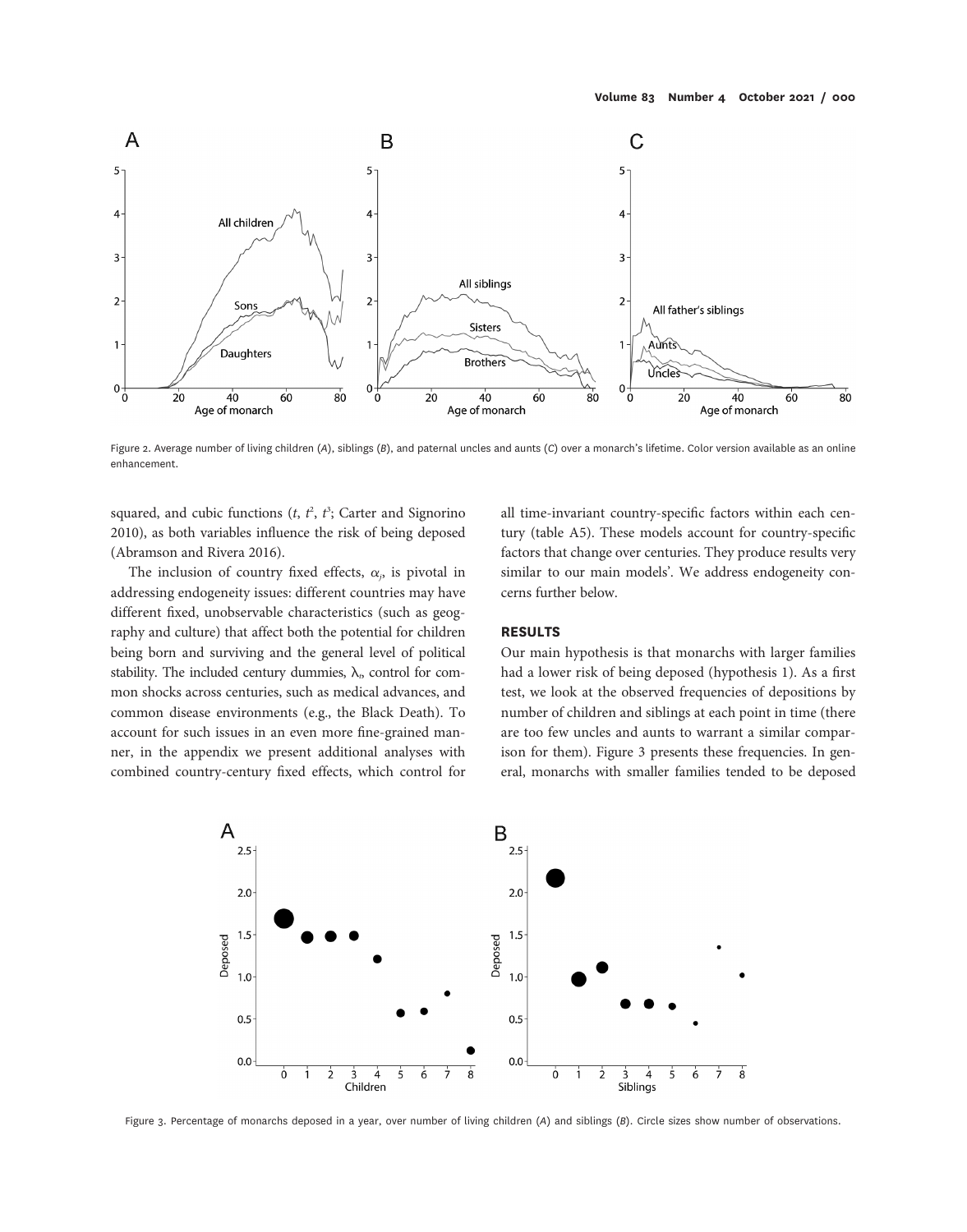more often. While the overall yearly risk of deposition was quite low, the difference in rates is still substantial. Comparing monarchs with no children (38% of the monarch-years in the sample) and monarchs with five or more children (22%), the average rate of deposition is about a third for those that had more children.

Table 2, which presents our main results (with all coefficients multiplied by 100 to improve readability), shows that family size is significantly associated with lower rates of deposition. For each additional child, sibling, paternal uncle or aunt the annual risk of being deposed decreases by 0.13 percentage points (model 1). Considering that the average risk of deposal in a given year is around 1.3%, the stabilizing effect of family size is substantial. Each additional family member reduces the average deposition risk by 10%.

In model 2, we separate the variable into children, siblings, and paternal uncles and aunts, respectively. Children and siblings contribute to reducing the risk of depositions, with no significant difference in coefficient sizes. In accordance with our argument, this suggests that the stabilizing effect of family size is driven by the number of children and siblings. However, uncles and aunts do not reduce the risk of depositions significantly.

Finally, in model 3, we subdivide the variable further by the gender of the children, siblings, and paternal uncles and aunts. Here, we see that the coefficients for all groups except uncles are negative. However, only the coefficients for brothers and sisters are significantly different from zero, and none of them differ significantly from the others. This is unsurprising given that the number of male and female children as well as the number of male and female siblings correlate strongly and that we now estimate six coefficients for what seems to be one main effect. Still, the fact that five out of six coefficients further corroborate our theoretical focus is reassuring. Figure 4 summarizes and illustrates the main coefficients from table 2.

Previous research has found that European and Chinese rulers who had at least one son were less likely to be deposed (Wang 2018) and interpreted this as an effect of the succession being stabilized. Our results, which take more family categories into account, cast doubt on this interpretation. Had succession been the main mechanism, we should expect to see stronger effects of sons than daughters and stronger effects of children than siblings. A larger family likely contributed to leader survival in other ways as well, at least in the European context we analyze. Considering the relatively clear effects of daughters and sisters, marriage alliances and female relatives' subsequent influence in their new household may in fact be the most important stabilizers among the functions we listed in the theoretical section.

|  | Table 2. Determinants of Depositions |  |  |
|--|--------------------------------------|--|--|
|--|--------------------------------------|--|--|

|                       | (1)                              | (2)                              | (3)                              |
|-----------------------|----------------------------------|----------------------------------|----------------------------------|
| Family size           | $-.131***$<br>$(-3.91)$          |                                  |                                  |
| Children              |                                  | $-.109**$<br>$(-2.80)$           |                                  |
| Siblings              |                                  | $-.207***$<br>$(-3.55)$          |                                  |
| Uncles and aunts      |                                  | $-.026$<br>$(-.36)$              |                                  |
| Sons                  |                                  |                                  | $-.103$<br>$(-1.36)$             |
| Daughters             |                                  |                                  | $-.114$<br>$(-1.66)$             |
| <b>Brothers</b>       |                                  |                                  | $-.205*$<br>$(-1.98)$            |
| <b>Sisters</b>        |                                  |                                  | $-.207**$<br>$(-2.88)$           |
| Uncles                |                                  |                                  | .056<br>(.34)                    |
| Aunts                 |                                  |                                  | $-.085$<br>$(-.70)$              |
| Female                | $-.798$                          | $-.868$                          | $-.859$                          |
| Married               | $(-1.44)$<br>$-.064$<br>$(-.23)$ | $(-1.56)$<br>$-.090$<br>$(-.33)$ | $(-1.53)$<br>$-.090$<br>$(-.33)$ |
| Primogeniture         | $-1.807***$                      | $-1.810***$<br>$(-4.27)$         | $-1.792***$                      |
| Illegitimate          | $(-4.28)$<br>.720<br>(.85)       | .634<br>(.74)                    | $(-4.23)$<br>.637<br>(.74)       |
| Parliamentary meeting | .041<br>(.11)                    | .009<br>(.03)                    | .009<br>(.02)                    |
| Constant              | $2.525*$<br>(1.99)               | 2.432<br>(1.90)                  | 2.380<br>(1.85)                  |
| Age controls          | Yes                              | Yes                              | Yes                              |
| Tenure controls       | Yes                              | Yes                              | Yes                              |
| Century fixed effects | Yes                              | Yes                              | Yes                              |
| Country fixed effects | Yes                              | Yes                              | Yes                              |
| Adjusted $R^2$        | .016                             | .016                             | .015                             |

Note. Ordinary least squares regression. All coefficients multiplied by 100 to improve readability; *t*-statistics in parentheses.  $N = 13,641$ . \*  $p < .05$ .

\*\*\*  $p < .001$ .

We cannot test these mechanisms directly with our data. But historians have noted that dynastic unions were important stabilizers of power relationships in European history (Greengrass 2014; Sharma 2015, 2017; Wickham 2016). Wars were, for example, normally ended by treaties sealed with a princely marriage (Greengrass 2014, 561). Once they were

<sup>\*\*</sup>  $p < .01$ .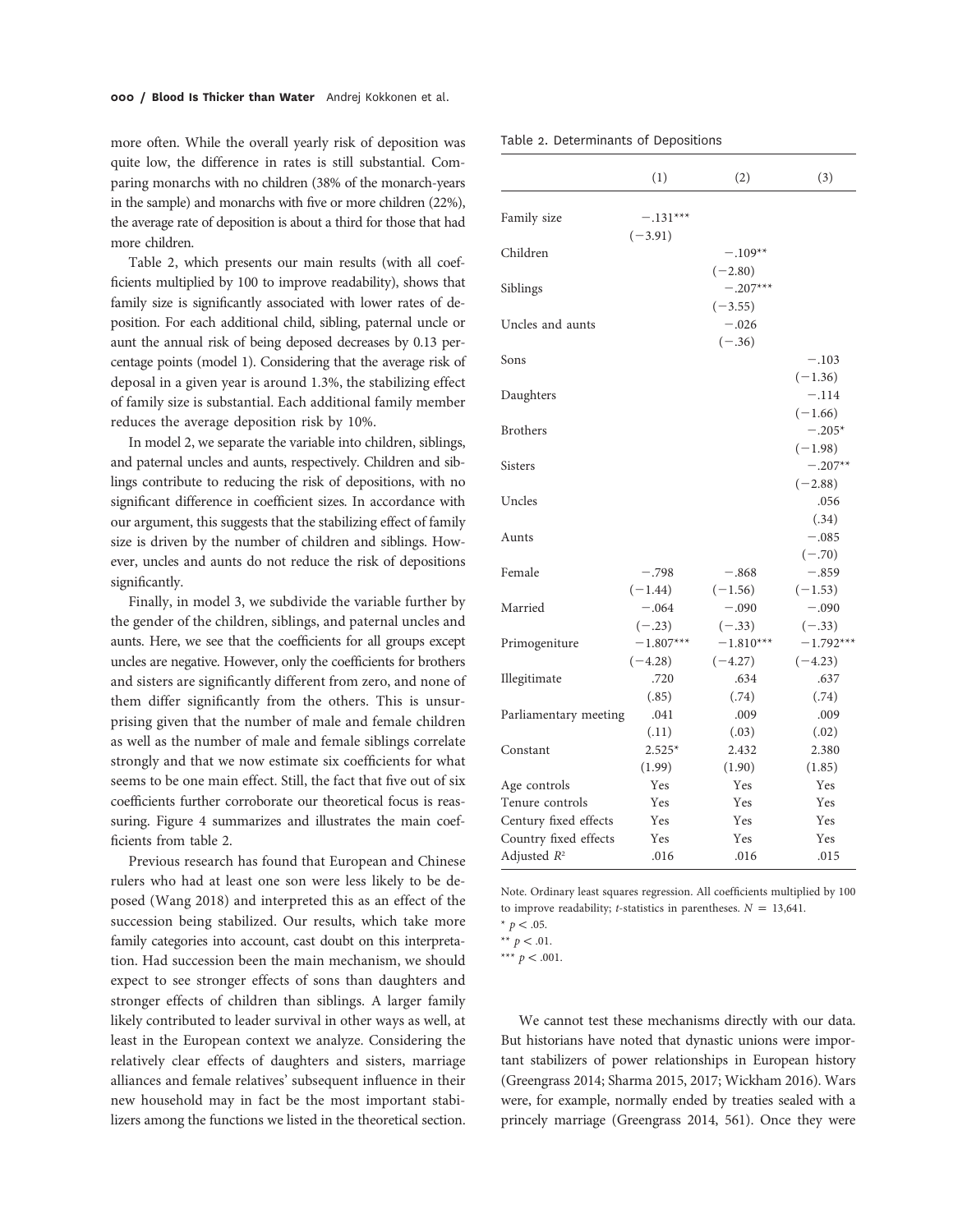married, queens were central figures in the royal administration (Huneycutt 1989) and could function as their families' agents. A queen's influence would peak in situations in which her husband died and she became the linchpin of a royal regency because her sons were still minors (Earenfight 2007). Such female regencies were more frequent in Europe than is often acknowledged today, for instance, totaling around 140 years in the sixteenth and early seventeenth centuries (Greengrass 2014, 304). Women also often stood in for their husbands when they were traveling or were otherwise occupied. Maria of Castile, for example, ruled the Crown of Aragon as regent in 1420–23 and 1432–58, while her husband, Alfonso V, campaigned in the Italian peninsula (Earenfight 2007).

We next estimate a separate regression in which we include dummy variables for each number of family size (children, siblings, uncles and aunts combined). Figure 5 plots the predicted values of the annual risk of being deposed over 0– 10 family members (there are very few observations per value for values above 10), holding all other variables at their means. In general, there seems to be a decreasing trend until six family members.

In the appendix (see table A2) we change the dependent variable to onset of civil war (data taken from Kokkonen and Sundell 2019). This variable plausibly captures failed attempts to depose the monarch by force. The results are broadly similar

![](_page_8_Figure_3.jpeg)

Figure 4. Estimated coefficients and associated confidence intervals (thick lines, 90%; thin lines, 95%) for the main variables (based on table 2). Coefficients multiplied by 100 to improve readability.

![](_page_8_Figure_5.jpeg)

![](_page_8_Figure_6.jpeg)

Figure 5. Estimated annual deposition risks for monarchs (with 95% confidence intervals), over different family sizes.

to the models in which deposition is the main variable. All family variables, except uncles, have a negative effect (although the sisters and aunts variables are very close to zero). Brothers have the strongest effect, with each additional brother reducing the risk of a civil war breaking out in a year by 0.4 percentage points. This indicates that brothers often shielded the monarch militarily, a role sisters could not fulfill in a context in which military command was a male prerogative. These findings suggest that the stabilizing effect of family size pertains not only to successful depositions but to attempts as well.

# Addressing endogeneity

We see three additional ways in which endogeneity may bias our results. First, monarchs may have had fewer opportunities to procreate in unruly times. We can probably assume that most monarchs wanted to have children, as they needed to secure the succession. However, monarchs who were forced to go on military campaigns may have spent less time with their spouses, meaning that political stability could affect family size.<sup>5</sup> Second, a monarch's relatives could be killed in advance of a deposition, as part of an ongoing struggle for power. This means that family size might drop up until the deposition, with both phenomena reflecting the same underlying conflict. Third, monarchs with bad health may both have had a harder

<sup>5.</sup> This is mainly a problem for us if monarchs had fewer children because they were campaigning in their own country against domestic foes, as we are primarily interested in the relationship between family size and domestic political instability. Military campaigns on foreign territory against foreign enemies did not necessarily imply domestic political instability, especially not if the purpose was to defend or increase the glory of the realm. The most obvious example here is undertaking crusades, something that normally bolstered the domestic standing of a monarch and his lineage (e.g., Jordan 2004, 231–33).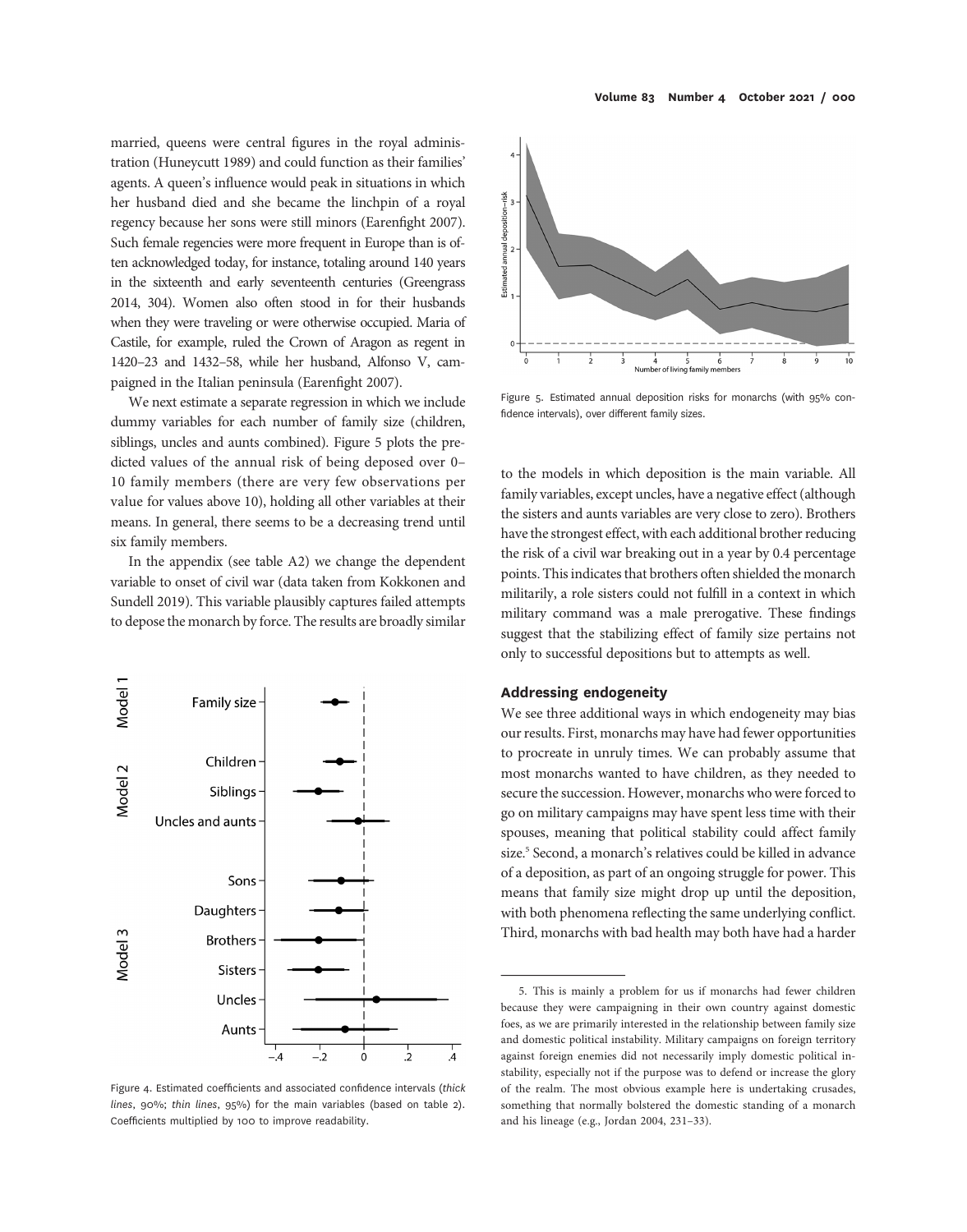time procreating and have been more likely targets for removal. In the appendix, we present an array of analyses that attempt to address these issues of endogeneity. We briefly discuss these additional analyses here and refer to the appendix for full results.

To account for the first factor, we undertake three analyses. First, we control for the average number of civil war years in the previous one to five years (table A13). This accounts for the possibility that monarchs' diverted attention from procreation to warfare could affect the number of children. We find that larger families are associated with a lower risk of deposition, even when controlling for previous instances of civil war. Second, we show that monarchs were as likely to have children during times of civil war as when there was peace (app. sec. 3.1). Third, we proxy the number of children with the monarch's accumulated years of marriage (table A15). As long as the monarch married early on and the spouse lived, further instability that could keep the monarch from having children will not affect this variable. The analysis shows that monarchs who had been married longer were less likely to be deposed. Overall, these additional analyses suggest that our results are not simply an artifact of reverse causality stemming from the effect of instability on family size.

These analyses to some extent also address the second source of endogeneity, namely, the risk that the violence surrounding depositions can affect family size through killings of family members. Still, to further account for this factor, we have run five additional analyses. First, we look at descriptive patterns of family members' deaths. There is no indication that family members died at higher rates just before depositions (app. sec. 3.4). Second, we conduct analyses in which we control for the death of family members in the previous one to five years (table A12). Third, we lag our main independent variable, family size, with lags of one to five years (table A14). Fourth, we run analyses in which instead of living family the accumulated sums of births of family members are used as independent variables. Fifth, the results are robust to using family size at the start of the monarch's reign as the independent variable (table A15). None of these analyses alter the conclusion that larger families were associated with lower risks of deposition, which rules out the possibility that the association was caused by the death of family members in advance of depositions.

The third source of endogeneity is more difficult to address directly as we have no systematic data on the health of monarchs. Still, we attempt to do so in two ways. First, we treat the unobserved health of monarchs as a censoring mechanism in split-sample models. Specifically, using our main model specifications, we assess the effect of family size for monarchs who died after turning 65 (75th percentile), assuming that

longevity signifies good health during a monarch's life, as well as monarchs who died before turning 47 (25th percentile), presumably unhealthy for parts of their short lives, in separate models (table A11). In both analyses, family size significantly reduces the risk of depositions.

Second, we test whether family size affects monarchs' risk of dying of natural causes (see table A10), which it should do if it is an indicator of monarchs' health. We find no evidence that it does so, which reduces the risk that our results are driven by monarchs' health.

Admittedly, we account for monarchs' health in an indirect way. However, we are confident that our results are not an artifact of endogeneity stemming from this issue. In the main analyses, we show that the stabilizing effect of family size is due to both the number of children and the number of siblings and paternal uncles and aunts. Whereas a monarch's health might affect his or her ability to have children, the number of siblings, uncles, and aunts should generally be unaffected by such circumstances (except if disease runs in the family). The fact that we find significant effects not only for the number of children but also for the number of siblings therefore further alleviates such concerns. The same logic applies to the possible objection that homosexual monarchs might have had fewer children and also have had a weaker political position (due, e.g., to strong norms against homosexuality in the period we study). If this was an omitted variable driving the results, we should not see the same effect of siblings. Moreover, given the strong norms against homosexuality in the period and the expectation that monarchs would produce heirs, even homosexual monarchs would have felt strong social pressure to marry and have children.

## **Perpetrators**

To investigate hypotheses 1a and 1b, we have coded the perpetrator of each deposition using historical sources: specifically, whether the perpetrator was a member of the family meaning parent, child, sibling, uncle, aunt, nephew, or first cousin. When the sources gave no indication that the monarch and the deposer were related or when they were more distantly related than outlined above, the "perpetrator" of the deposition has been coded as unrelated.

Table 3 shows the descriptive statistics. In the "normal" case, where the monarch was not deposed, most monarchs left power to their sons or, in some cases, their grandsons. About one-fourth of the monarchs were followed by someone unrelated—most of the time probably because there was no living male heir. Eighty percent of those who left power to a nonrelative did not have a living son at the time of leaving the throne. The contrast to the deposed monarchs is striking.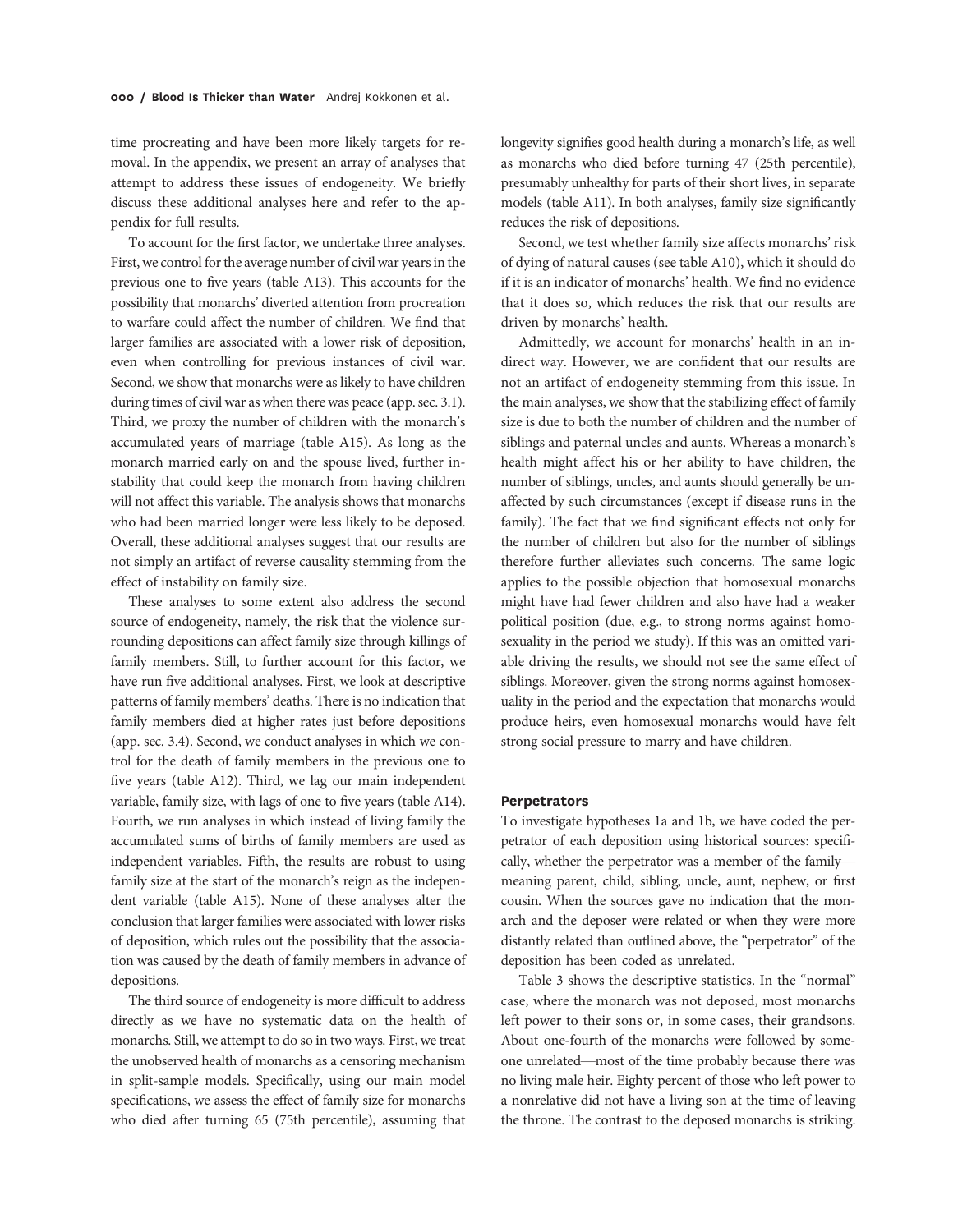|  | Table 3. Relationship of Monarchs to Successors and Coup |  |  |  |
|--|----------------------------------------------------------|--|--|--|
|  | Perpetrators (%)                                         |  |  |  |

|                         | Successor              |                    |                                   |  |
|-------------------------|------------------------|--------------------|-----------------------------------|--|
| Relation                | Monarch Not<br>Deposed | Monarch<br>Deposed | Perpetrator<br>Monarch<br>Deposed |  |
| Son/grandson            | 56.8                   | 18.3               | 5.4                               |  |
| <b>Brother</b>          | 11.5                   | 11.8               | 10.2                              |  |
| Uncle/nephew            | 4.0                    | 10.2               | .5                                |  |
| Other relative (cousin, |                        |                    |                                   |  |
| spouse, father)         | 4.2                    | 4.8                | 9.7                               |  |
| Unrelated               | 23.5                   | 54.8               | 74.2                              |  |
| N                       | 523                    | 186                | 186                               |  |

Here, a majority, 55%, were followed by nonrelatives and only 18% by their sons or grandsons. The explanation is to be found in the final column of table 3, where we see that more than two-thirds of the depositions were led by nonrelatives. In most cases in which the perpetrator was a relative, the relatives took the throne for themselves, but there are also several instances in which the intent of outside depositions was not to overthrow the dynasty but rather to replace a specific unwanted—monarch with another member of the family. Only half of the unrelated perpetrators grabbed power themselves.

To examine this pattern in more detail, we regress the perpetrator variable on the same covariates as in the main models above. Specifically, we divide the deposition variable according to whether the deposition was carried out by a nonrelative or by a member of the family (son, father, grandson, brother, uncle, nephew, cousin, spouse, etc.) and conduct a multinomial logit analysis with three potential outcomes: no deposition, deposition by a relative, and deposition by a nonrelative. Figure 6 presents the main coefficients (for the full data, see table A8).

In model 1, we see that a larger family is primarily associated with a reduced risk of a monarch being deposed from the outside. However, the effect is negative for depositions by relatives as well, even though it is not statistically significant. A somewhat different pattern shows up in model 2, where we separate the members of the family according to whether they are children, siblings, or paternal uncles and aunts. Children reduce the risk of depositions from both outside and within the family. Siblings significantly reduce the former risk, whereas they do not affect the latter risk. Paternal uncles and aunts also reduce the risk of depositions from outside the family, but they increase the risk of depositions from within the family.

In model 3 we examine our two secondary hypotheses and separate sons, brothers, and uncles (male relatives) from

daughters, sisters, and aunts (female relatives). We find no support for hypothesis 1a, as both male and female relatives seem to reduce the risk of deposition from outside the family to a similar extent. This is somewhat surprising given that we expected stronger effects for male relatives. These findings again indicate that the stabilizing effect of having sisters and daughters who could be used to enter into marriage alliances and who could exert influence in their husbands' households might be the most important of the functions discussed in the theoretical section, at least when the dependent variable is depositions: brothers were more valuable when it came to avoiding civil wars (a result more in line with hypothesis 1a).

Paradoxically, the value of female relatives might partly be a consequence of the advent of male preference primogeniture at the beginning of the period we analyze, which meant that a successful marriage could empower a daughter or sister when their husband died while their male children were underage: "The growth of male-line lineage actually increased the number of queens- and countess-regents for male children, who were all more essential because there was less choice as to who would be a legitimate heir" (Wickham 2016, 194).

The intuition behind hypothesis 1b is the distinction that male relatives had a stronger claim to rule, which could make

![](_page_10_Figure_10.jpeg)

Figure 6. Estimated coefficients and associated confidence intervals (thick lines, 90%; thin lines, 95%) on the risk of deposition perpetrated by others (black) or family (gray), based on multinomial logit estimation.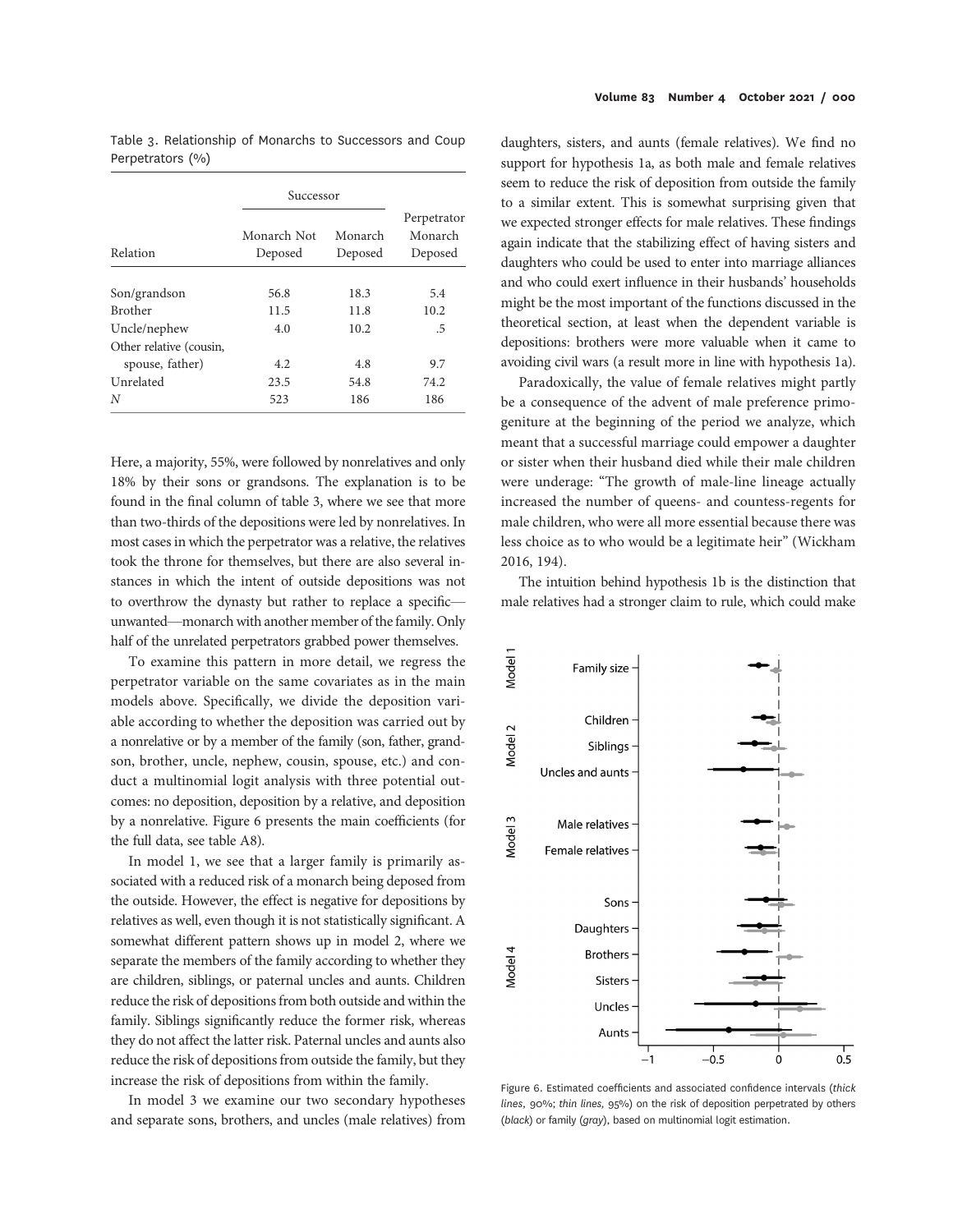them more dangerous to the monarch. In support of this intuition, we find that female relatives reduced both the risk of depositions from outside the family and the risk of depositions from within the family, whereas male relatives only reduced the former risk and actually increased the latter. Model 4 further elaborates and shows that the increased risk of depositions from inside the family is driven mostly by brothers and uncles (albeit the effect of brothers is only borderline significant and the effect of uncles is not significant at conventional levels). Here, it is important to note that the reference category is "not being deposed," so it is not the case that within-family depositions substitute for depositions by outsiders.

The main takeaway thus seems to be that monarchs with larger families generally had a lower risk of being deposed, a stabilizing effect that is driven by males and females to an equal extent, but male relatives only reduce the deposition risk from outsiders and actually increase the risk of deposition from insiders.

## **CONCLUSION**

It is a common claim that politics was a family affair in medieval and early modern Europe. In this article, we have presented new evidence that corroborates this claim. Our analysis shows that in a context of weak and personalized state apparatuses and monogamous family structures, having legitimate children and siblings—both female and male ones reduced monarchs' risk of being deposed.<sup>6</sup>

The fact that women emerge as equally stabilizing as men might seem surprising, considering that this was a patriarchal world where there was "no secure public space for women" (Wickham 2016, 193). However, paradoxically, the stress on the male line of lineage often empowered women in a world of high mortality rates and dynastic politics where regencies for underage male heirs, both royal and noble, were quite common. As Greengrass (2014, 304) puts it, "there was a political paradox in Christendom's dynastic states. They were patriarchies, but women were essential to their dynastic strategies." Our results indicate that prior research has been too quick to infer that male relatives were more important than

female relatives for a ruler's fortunes, on the basis of the fact that the gender roles of the day were hugely suppressive of women.

To what extent do these findings travel outside of Europe? As noted, Europe was particular in two ways: first, it was characterized by nuclear or at least monogamous family structures enforced by the church, which paved the way for the introduction of primogeniture; second, it was characterized by state weakness. These two scope conditions limit the extent to which our results can be generalized to other historical contexts. Muslim, Mongol, and Chinese dynasties, for example, practiced polygamy and concubinage and often treated children born to concubines as of similar rank to children born in wedlock. As a consequence, Muslim sultans, Mongol khans, and Chinese emperors usually had much larger families than their European counterparts. It is unlikely that fathers forged as strong emotional ties with their offspring in these circumstances, if for no other reason than time constraints. Siblings also usually had different mothers, who often raised them separately from one another during their formative years. Add to this that the absence of primogeniture made all (male) relatives potential heirs to the throne, and you get a perfect breeding ground for sibling rivalry. For instance, in the thirteenth and fourteenth centuries, the four principal Mongol khanates (the Yuan Dynasty in China, the Golden Horde in Russia, the Central Asian khanate, and the il-Khanate in Iran) were regularly convulsed by succession wars between male descendants of Genghis Khan (Rossabi 2012). The Ottoman Empire was also frequently torn by succession wars. Rule passed in the family, but there was no institutionalized succession mechanism (Imber 2019, 75). The deceased sultan's sons would therefore regularly fight it out, and the eventual victor would often execute his surviving (half ) brothers upon taking the throne.

The Byzantine Empire, Muslim states in the Middle East and North Africa, and China have furthermore historically been characterized by much higher levels of central state capacity (Stasavage 2020; Wickham 2009, 2016), which has probably substituted for the importance of relatives. Together these observations point to the conclusion, that in these other parts of Eurasia in historical times, family members were probably less of an asset (and more of a liability) than in the European context we study.

However, our empirical findings are likely to be more relevant for non-European autocracies today than for historic empires. European family structures have traveled far beyond Europe in recent centuries. Most autocrats today have families that are similar in size to or smaller than those of European medieval and early modern monarchs. Meanwhile,

<sup>6.</sup> Relatives thus substituted for state capacity. Does this mean that having many relatives delayed the development of modern bureaucracies? Monarchs with few relatives were forced to delegate power to (less trusted) nonrelatives, which might well have incentivized them to create more impersonal administrative structures. However, Acharya and Lee (2019) have shown that an abundance of male heirs, by creating political stability, facilitated long-run state building. Similarly, the stabilizing effect of many relatives is likely to have trumped any need to augment administrative structures to rein in nonrelatives.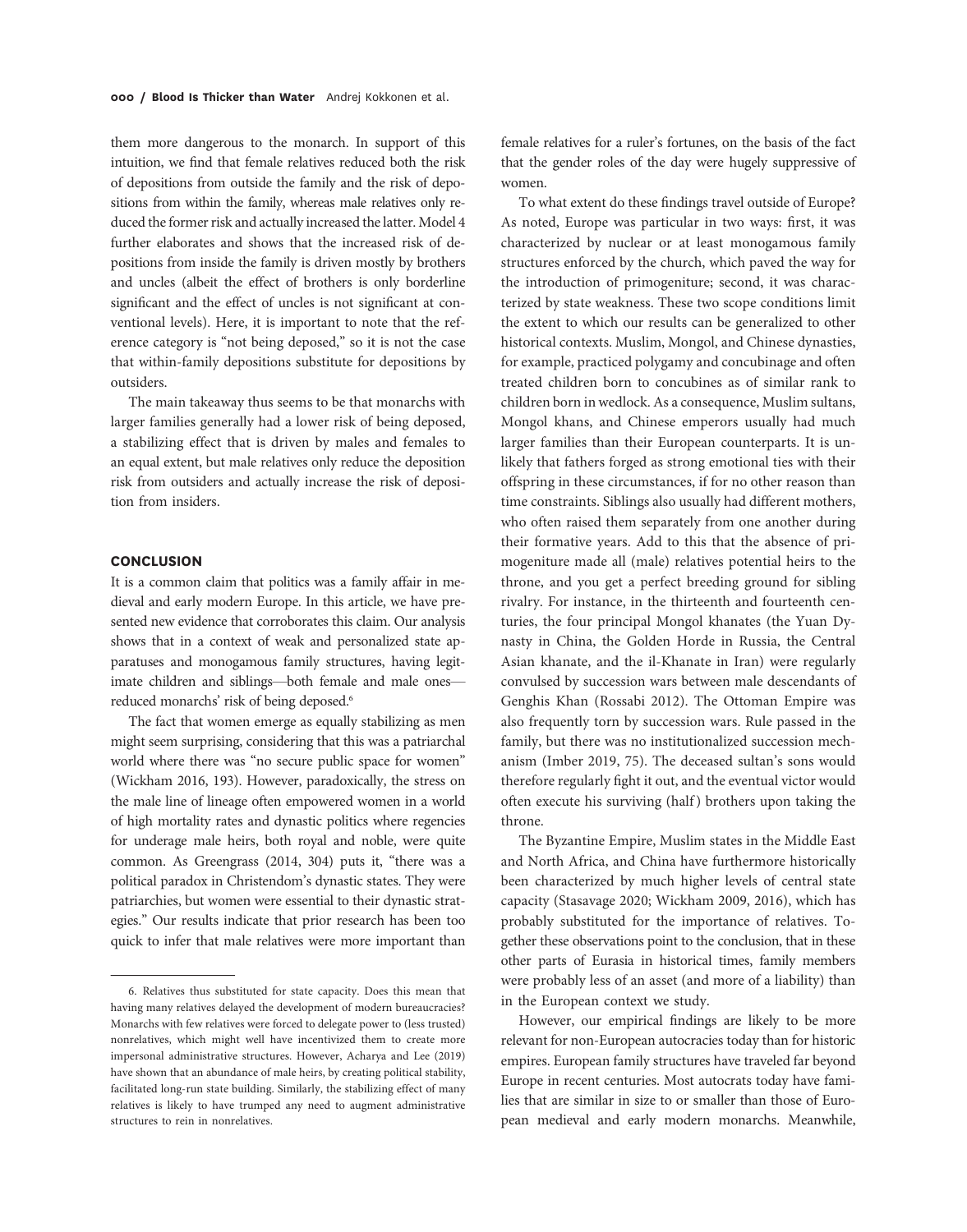authoritarian regimes continue to be plagued by the fundamental problem that no independent authority can guarantee that deals between the leader and the elite will be upheld (Boix and Svolik 2013; Svolik 2012). Virtually all modern authoritarian states have tried to make commitments credible by adopting constitutions and establishing power-sharing institutions such as parties, legislatures, and elections. However, power-sharing agreements become less credible as an autocrat gains more power, or as De Montesquieu (1989, 118) famously put it, "as the monarch's power becomes immense, his security diminishes."

Personal relationships and loyalty between individuals in the regime therefore remain important today, especially in situations in which—as in Europe's past—we do not find strong impersonal state apparatuses. Authoritarian leaders such as Saddam Hussein, Hosni Mubarak, Fidel Castro, and Hafez al-Assad have all placed male relatives in important positions (Brownlee 2007). And Ugandan president Yoweri Museveni is alledgedly grooming his son Muhoozi, while president Emomali Rahmon of Tajikistan seems to be doing the same with his son Rustam. Our results suggest that authoritarian rulers have good reason to lean on family in this way. Apart from biological reasons to behave altruistically toward each other, the leader will probably know relatives better, and they are more likely than strangers to have interests and ambitions that are in line with the leader's. In the nasty and brutish world of authoritarian politics, modern dictators arguably have much in common with their medieval and early modern forerunners.

### ACKNOWLEDGMENTS

The authors would like to thank Carl Dahlström, Alexander Lee, Daniel Nexon, Laura Seelkopf, Alex Weisiger, Matthew Wilson, and seminar participants at Lund University, University of Gothenburg, University of Oslo, the European Consortium for Political Research Joint Sessions 2019, the Pan-European Conference on International Relations 2017 and 2018, and the annual meetings of the American Political Science Association 2018 and 2019, as well as the anonymous reviewers for valuable comments on earlier versions of the manuscript.

#### **REFERENCES**

- Abramson, Scott, and Carlos Velasco Rivera. 2016. "Time Is Power: The Noninstitutional Sources of Stability in Autocracies." Journal of Politics 78 (4): 1279–95.
- Acharya, Avidit, and Alexander Lee. 2019. "Path Dependence in European Development: Medieval Politics, Conflict, and State-Building." Comparative Political Studies 52 (13–14): 2171–206.
- Bendor, Jonathan, Amihai Glazer, and Thomas Hammond. 2001. "Theories of Delegation." Annual Review of Political Science 4 (1): 235– 69.
- Bisson, Thomas N. 2015. The Crisis of the Twelfth Century: Power, Lordship, and the Origins of European Government. Princeton, NJ: Princeton University Press.
- Blaydes, Lisa, and Eric Chaney. 2013. "The Feudal Revolution and Europe's Rise: Political Divergence of the Christian West and the Muslim World before 1500 CE." American Political Science Review 107 (1): 16– 34.
- Boix, Carles, and Milan W. Svolik. 2013. "The Foundations of Limited Authoritarian Government: Institutions, Commitment, and Power-Sharing in Dictatorships." Journal of Politics 75 (2): 300–316.
- Brownlee, Jason. 2007. "Hereditary Succession in Modern Autocracies." World Politics 59 (4): 595–628.
- Burton-Chellew, Maxwell, and Robin Dunbar. 2011. "Are Affines Treated as Biological Kin? A Test of Hughes' Hypothesis." Current Anthropology 52 (5): 741–46.
- Carter, David B., and Curtis S. Signorino. 2010. "Back to the Future: Modeling Time Dependence in Binary Data." Political Analysis 18 (3): 271– 92.
- Cawley, Charles. 2006. "Medieval Lands: A Prosopography of Medieval European Noble and Royal Families." Foundations 2 (2): 165–68.
- De Montesquieu, Charles. 1989. Montesquieu: The Spirit of the Laws. Cambridge: Cambridge University Press.
- Dube, Oeindrila, and S. P. Harish. 2020. "Queens." Journal of Political Economy128 (7): 2579–652.
- Dunbar, Robin I. M., Amanda Clark, and Nicola L. Hurst. 1995. "Conflict and Cooperation among the Vikings: Contingent Behavioral Decisions." Ethology and Sociobiology 16 (3): 233–46.
- Earenfight, Theresa. 2007. "Without the Persona of the Prince: Kings, Queens and the Idea of Monarchy in Late Medieval Europe." Gender and History 19 (1): 1–21.
- Essock-Vitale, Susan M., and Michael T. McGuire. 1985. "Women's Lives Viewed from an Evolutionary Perspective." Pt. 2, "Patterns of Helping." Ethology and Sociobiology 6 (3): 155–73.
- Fichtner, Paula Sutter. 1976. "Dynastic Marriage in Sixteenth-Century Habsburg Diplomacy and Statecraft: An Interdisciplinary Approach." American Historical Review 81 (2): 243–65.
- Fried, Johannes. 2015. The Middle Ages. Cambridge, MA: Harvard University Press.
- Geddes, Barbara, Joseph Wright, and Erica Frantz. 2018. How Dictatorships Work: Power, Personalization, and Collapse. Cambridge: Cambridge University Press.
- Goody, Jack. 1983. The Development of the Family and Marriage in Europe. Cambridge: Cambridge University Press.
- Greengrass, Mark. 2014. Christendom Destroyed: Europe, 1517–1648. London: Lane.
- Greif, Avner. 2006. Institutions and the Path to the Modern Economy: Lessons from Medieval Trade. Cambridge: Cambridge University Press.
- Hamilton, William D. 1964. "The Genetical Evolution of Social Behaviour." Pt. 2. Journal of Theoretical Biology 7 (1): 17–52.
- Herb, Michael. 1999. All in the Family: Absolutism, Revolution, and Democracy in Middle Eastern Monarchies. Albany, NY: SUNY Press.
- Herz, John H. 1952. "The Problem of Successorship in Dictatorial Regimes: A Study in Comparative Law and Institutions." Journal of Politics 14 (1): 19–40.
- Huber, John D., and Charles R. Shipan. 2006. "Politics, Delegation, and Bureaucracy." In Donald A. Wittman and Barry R. Weingast, eds., The Oxford Handbook of Political Economy. New York: Oxford University Press.
- Huneycutt, Lois. 1989. "Medieval Queenship." History Today 39:16–22.